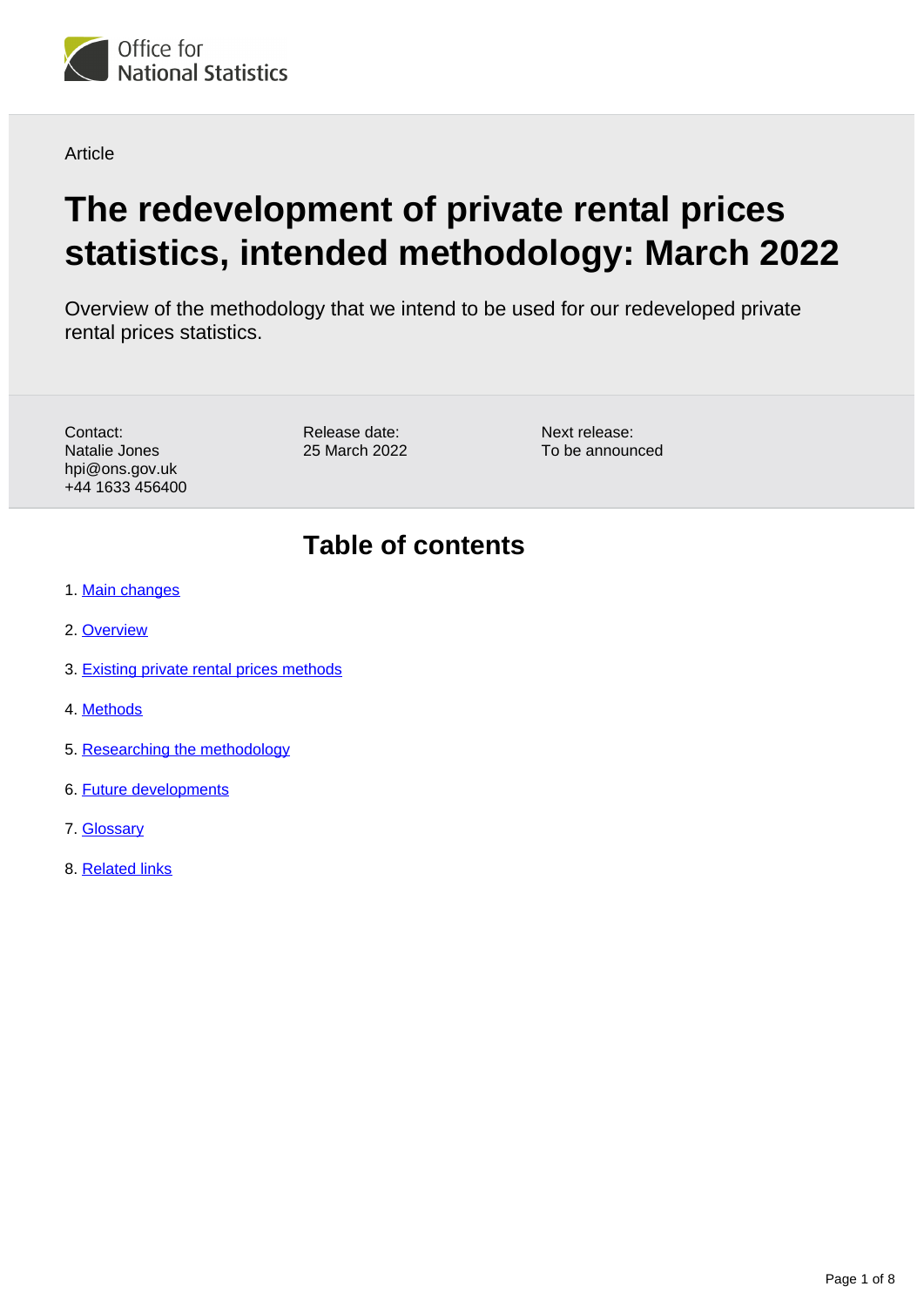## <span id="page-1-0"></span>**1 . Main changes**

- We are undertaking a [transformation of our private rental prices' statistics](https://www.ons.gov.uk/peoplepopulationandcommunity/housing/articles/privaterentalpricesdevelopmentplan/updatedfebruary2022), including making better use of existing data sources, improving methods, and developing systems.
- We currently produce the Index of Private Housing Rental Prices (IPHRP) and the Private rental market statistics (PRMS); however, in the future we envisage our rental price statistics to be a new, single, monthly publication that provides a more detailed insight into the rental market.
- The new methodology will use a hedonic regression model; this is similar to the approach used to calculate the UK House Price Index.
- The development outlined is part of a [continuous programme of improvement for consumer price statistics](https://www.ons.gov.uk/economy/inflationandpriceindices/articles/introducingalternativedatasourcesintoconsumerpricestatistics/november2021): our ambition is to bring in new data sources for further areas of the inflation basket and continue to improve these statistics over the coming years.

## <span id="page-1-1"></span>**2 . Overview**

This article provides an overview of the methods that we are expecting to use for our new rental prices estimates. An overview of the project aims and timelines can be found in our [Private Rental Prices Development plan](https://www.ons.gov.uk/peoplepopulationandcommunity/housing/articles/privaterentalpricesdevelopmentplan/updatedfebruary2022).

Work began at the end of 2019, when we first received access to the data that were necessary to begin redeveloping the private rental prices' statistics.

We researched existing methodologies used for rental prices statistics and began developing our future methodology. We have engaged with stakeholders (such as the **Advisory Panels for Consumer Prices**) and with international experts in property price statistics, including members from the Economic Statistics Centre of Excellence (ESCoE).

We have also worked closely with Office for National Statistics (ONS) methodology experts to quality assure multiple aspects of the methodology. This engagement allowed us to decide on our methodology towards the end of 2021.

We have now begun the build of a high-quality [reproducible analytical pipeline](https://gss.civilservice.gov.uk/reproducible-analytical-pipelines/) for our monthly production of price statistics for private rentals, [which we expect to begin publishing in 2024.](https://www.ons.gov.uk/peoplepopulationandcommunity/housing/articles/privaterentalpricesdevelopmentplan/updatedfebruary2022#timeline-for-development)

Please note, the detail within these methods could change as we build a new production system, however, the overall methodology should remain the same.

## <span id="page-1-2"></span>**3 . Existing private rental prices methods**

Currently, the Office for National Statistics (ONS) publishes two private rental prices statistical outputs:

- Index of Private Housing Rental Prices (IPHRP)
- Private rental market summary statistics in England (PRMS)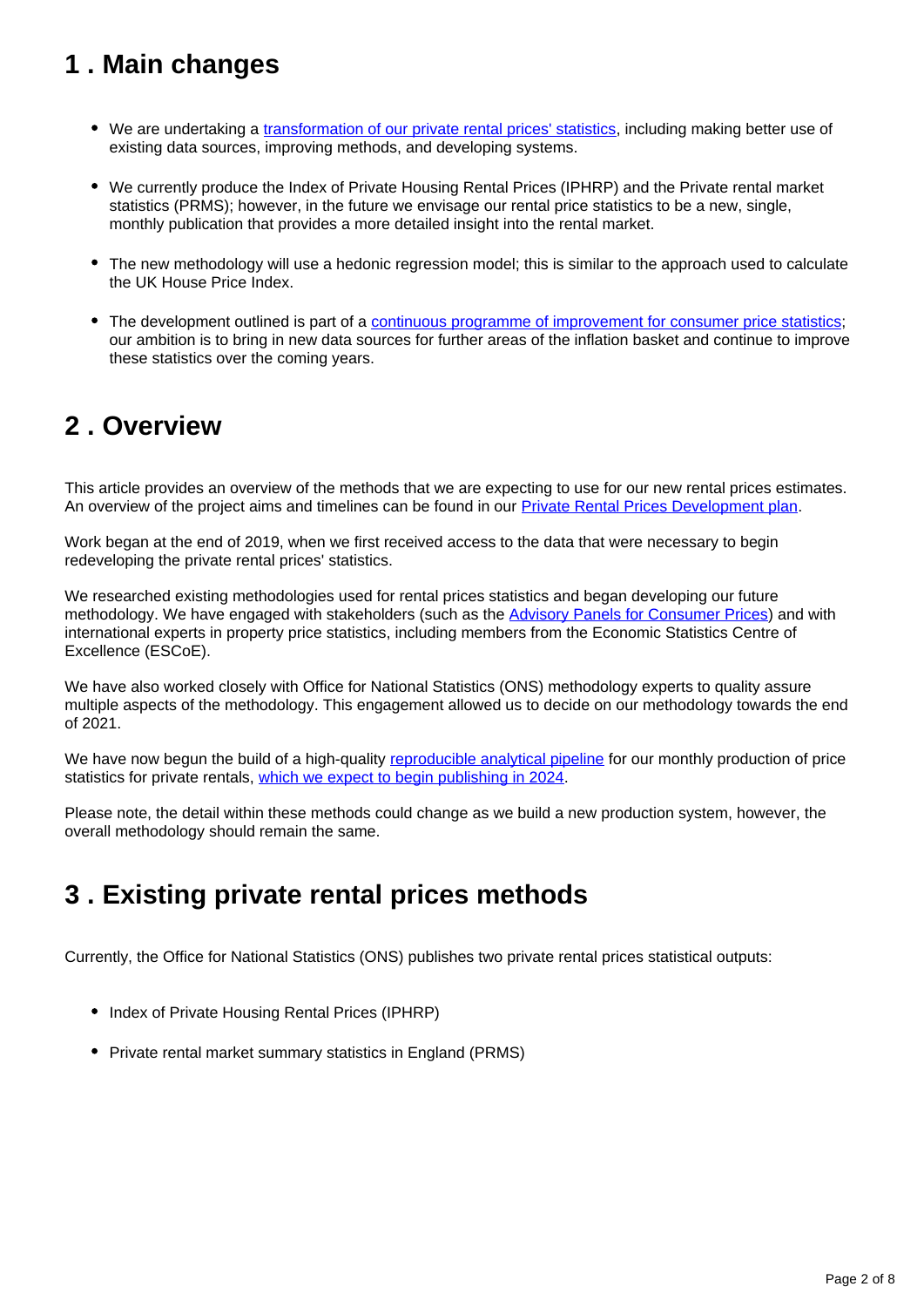### **Index of Private Housing Rental Prices**

IPHRP measures the change in price of renting residential property from private landlords. A rental price index and its annual percentage change for the UK, its countries and English regions is published.

IPRHP's method is based on a matched-pairs approach, which splits the collected rental transaction data into a sample and a substitution pool. More detail on the methodology can be found within its Quality and Methodology [Information](https://www.ons.gov.uk/economy/inflationandpriceindices/methodologies/indexofprivatehousingrentalpricesqmi).

Existing private rental prices' statistics are used to inform the owner occupiers' housing (OOH) costs element of the Consumer Prices Index including OOH (CPIH), the ONS's lead measure of consumer prices inflation, as well as "actual rentals for housing" aspect of Consumer Prices Index (CPI) and CPIH, and "rent" in the Retail Prices Index (RPI). It is anticipated that the outputs from this development work will eventually be used to measure these.

#### **Private rental market summary statistics in England**

PRMS publishes point-in-time arithmetic mean and median rental price estimates for England, English regions and English local authorities.

The current methodology uses all rental transaction data, but limitations prevent compositional changes from being taken into account, so it is not appropriate to compare PRMS estimates year-on-year to infer trends in the rental market and a price index cannot currently be produced. Further detail on the methodology can be found within the **PRMS** publication.

## <span id="page-2-0"></span>**4 . Methods**

Note: The detail within these methods could change as we build the system, however, the overall methodology should remain the same.

We will measure the change in price of renting residential property from private landlords. Other measures of [private rental prices,](https://www.ons.gov.uk/economy/inflationandpriceindices/articles/comparingmeasuresofprivaterentalgrowthintheuk/januarytodecember2021) such as those published by Homelet, Rightmove and Zoopla, are produced using only newly advertised rentals, whereas we will produce a measure that reflects both the newly "agreed" rents and existing rents. Therefore, we aim to reflect the stock of rents and not the "flow" of new rents. This is how the current Index of Private Housing Rental Prices (IPHRP) is measured.

The [Johnson Review](https://www.statisticsauthority.gov.uk/reports-and-correspondence/reviews/uk-consumer-price-statistics-a-review/) (2015) points to research that suggests a flow measure may be worth considering; that is, only new lets. We investigated the feasibility of measuring the flow of rents, and we concluded that we do not currently have data sources available to us to disaggregate new rents from existing rents.

The new measures of rental prices bring together several rich administrative data sources. The methodology will use a hedonic regression model, which will allow for mix-adjustment of the monthly price data to control the effect of the changing composition of collected rental properties; this is similar to the approach used to calculate the UK House Price Index. However, the exact detail of each stage in the methodology will be tailored to suit the rental data. These stages are: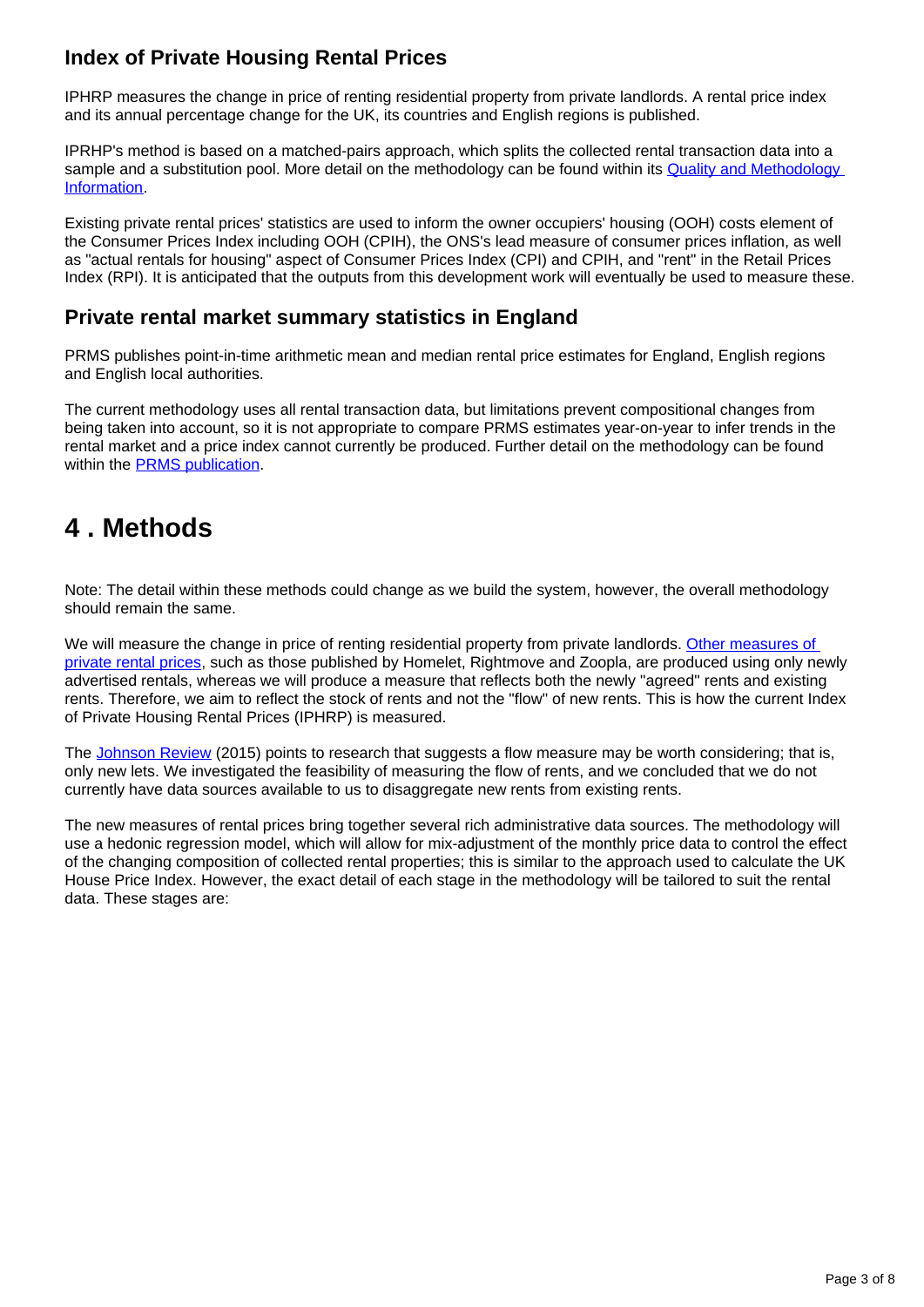- 1. Quality assurance checks are completed on the data
- 2. Data are cleaned and property records are linked
- 3. On an annual basis, a "fixed basket" of properties is created
- 4. On a monthly basis, data are fitted to a hedonic regression model to quantify the relationship between property characteristics and associated rental price for each calendar month
- 5. Using the coefficients from the model's output, imputed prices for properties within the fixed basket are calculated
- 6. Elementary aggregates are produced at a local authority level by taking the ratio of the geometric means of the predicted prices in the base month and the current month
- 7. Elementary aggregates are weighted together (Lowe index) and then chain-linked annually to produce a rental price index series over time

The corresponding average rental price series is derived by applying the index to a base set of rental prices from the reference period. For example, if the average rental price in the reference period was £500, and the index in the current month was 110.0, a 10% growth would be applied to the reference period average rental price. So, the average rental price in the current period would be estimated at £550. This ensures the price series is consistent with the published index.

#### **Data**

The new measures of rental prices bring together several rich administrative data sources. The data sources used fall into two distinct categories: price data and property attributes data. Combining the detailed property attributes data with the price data provides a comprehensive dataset required for use in a hedonic regression model.

The Valuation Office Agency (VOA), Scottish Government, Welsh Government and Northern Ireland Housing Executive (NIHE) deploy rental officers to collect information on the prices paid for privately rented properties, along with some characteristics of the properties. Data for Northern Ireland also include data provided by propertynews.com.

Annually over 450,000 private rental prices are collected in England, 30,000 in Wales, 25,000 in Scotland and 15,000 in Northern Ireland, which make these sources of data rich. Further information on the data sources can be found within our *[Index of Private Housing Rental Prices quality and methodology information publication](https://www.ons.gov.uk/economy/inflationandpriceindices/methodologies/indexofprivatehousingrentalpricesqmi#methods-used-to-produce-the-iphrp-data)*.

To strengthen our methods, we are now able to link these rental prices data to other property attributes data (for example, age of the property and floor area), such as from Council Tax data. Separately, we can also link to a geo-demographic segmentation, which will help control for differences in smaller areas.

When a rental price is collected, it will be assumed to be valid either for 14 months from its entry date into the system, or until an update is received. A 14-month validity period will be used as it balances typical contract lengths (which tend to be either 6, 12, 18 or 24 months) against operational practices.

On an annual basis, expenditure weights are calculated to ensure the estimates are representative of the UK. To calculate expenditure weights, dwelling stock data are multiplied with average rental prices. Dwelling stock data come from the Office for National Statistics, Department for Levelling Up, Housing and Communities (DLUHC), Scottish Government, Welsh Government, Department of Finance Northern Ireland and Northern Ireland Housing Executive (NIHE). Dwelling stock estimates are split by the proportion of property types rented privately in Wales, Scotland and the nine regions of England using data from the English Housing Survey and equivalent sources from other countries.

To calculate timely expenditure weights, the most recently available data are used. For a given year, y, the dwelling stock data are based on the period y-3, while average prices are based on the period y-1.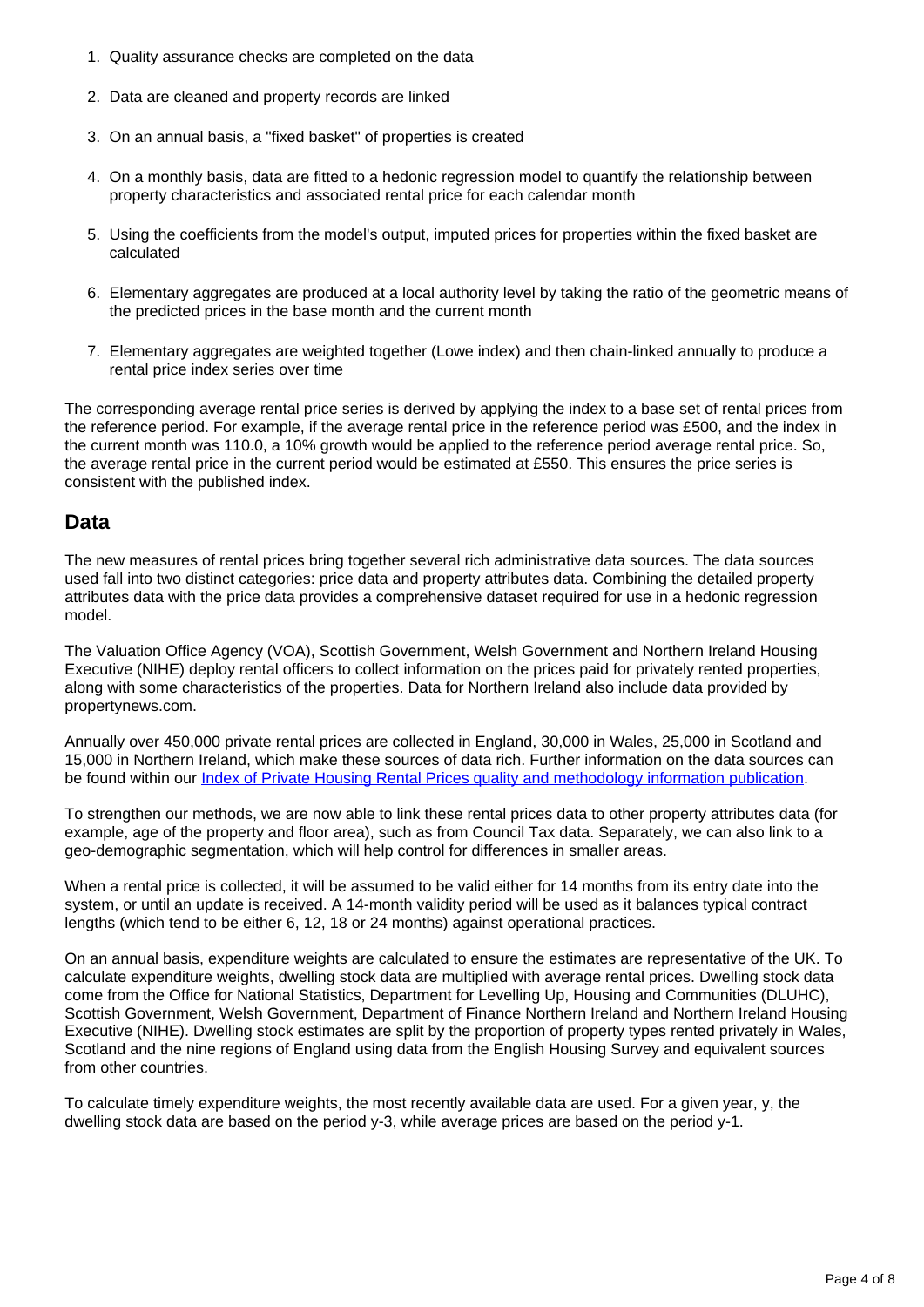## **Valuing a rental property**

A regression model is used to estimate the value of each characteristic from the set of properties during a period. For example, the model might estimate the effect that every additional room and each different location have on the rental price in a certain month. Then, the rental price of a property can be calculated by combining the values assigned to each of its features. This method allows us to estimate the prices of properties with every combination of features (such as number of rooms and local authority), even if that combination was not collected in the period.

The price-determining characteristics that we expect to use for England (this may change for other countries depending on property attribute availability) are:

- number of bedrooms
- floor area
- property type (detached, semi-detached, terraced, flat or maisonette)
- furnished status
- geo-demographic segmentation ([ACORN](https://acorn.caci.co.uk/))
- local authority
- property age bracket

Mathematically, a semi-log ordinary least squares (OLS) model will be used:

$$
\log(p_i) = k + \sum_j \beta_j x^i_j + e_i
$$

where:

- $\rho_{_{\vphantom{\overline{J}}}}$  is the rental price of property i
- $\bullet$  K is a constant
- is the coefficient associated with characteristic i
- $x_j^{\rm i}$  indicates whether property i has the characteristic j (such as detached property); if so, it takes the value 1, otherwise it takes the value 0 (expect for floor area where it takes the floor area in square metres
- $e_i$  is the statistical error term

The logarithm of the rental price paid is used because rental prices tend to be log-normally distributed, meaning the frequency distribution of the log of the rental price is bell-shaped.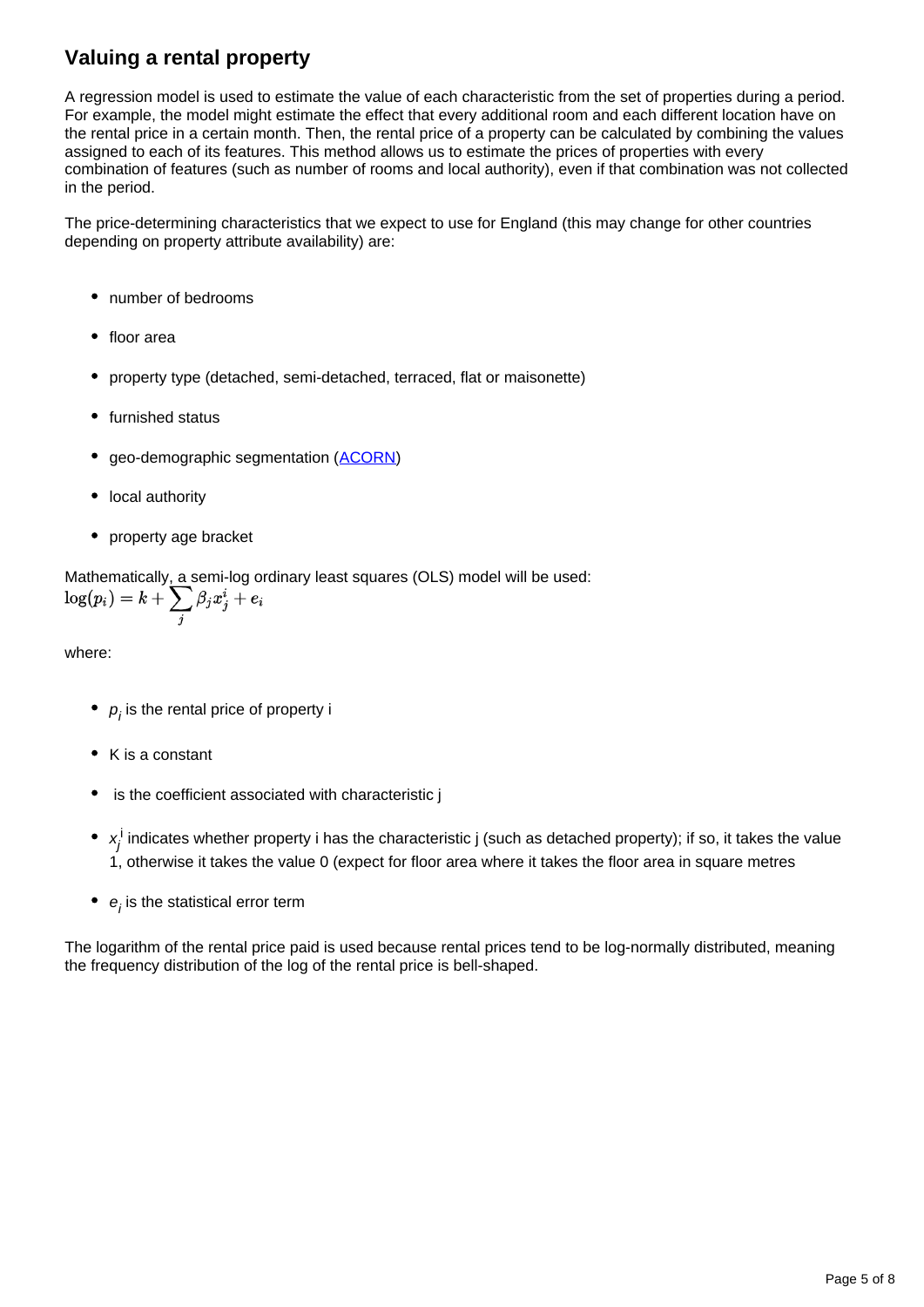### **Fixed basket**

The rents development methodology is mix-adjusted to control for the fact that different types of rental properties might be collected in different periods. The process of mix-adjustment requires that, in each January, a fixed basket of properties is updated to reflect changes in the composition of rental properties. This basket is then used to produce imputed rental prices for the current year, before the basket is then updated again in the subsequent January.

The fixed basket contains all the rental prices collected in the previous year. If any rental property had been collected more than once in the year, the most recently collected data would be used.

A single univariate decision tree imputation routine is used to impute missing property characteristics in the fixed basket, as recommended by the Editing and Imputation Expert Group within the Office for National Statistics (ONS). Several reasons were given for choosing to impute using a univariate decision tree including that they are fast to implement and re-train, and they are easy to interpret.

#### **Calculating an index**

The Ordinary Least Squares model creates coefficients, which are used to calculate an imputed rental price for each property within the fixed basket. These imputed rental prices are then averaged using a geometric mean, which involves multiplying the "n" imputed prices together, and then taking the  $n<sup>th</sup>$  root.

A fuller description of this method and other alternative methods for calculating residential property prices can be found in the [Handbook on Residential Property Price Index](http://www.oecd-ilibrary.org/economics/handbook-on-residential-property-price-indices_9789264197183-en).

#### **Output**

We aim for these measures to be available for the UK, its constituent countries, English regions and local authorities. The new publication will contain:

- an index of private rental prices
- annual rates of change
- average private rental prices
- a breakdown of private rental prices by geography and bedroom category (studio, one bedroom, two bedrooms, three bedrooms and four or more bedrooms)

## <span id="page-5-0"></span>**5 . Researching the methodology**

### **Data cleaning**

Within our data, sometimes a rental property can have missing property characteristics. In the fixed basket, a single univariate decision tree imputation routine is used to impute these missing property characteristics. On a monthly basis, any properties with missing characteristics are dropped from the model.

We treat missing property characteristics differently in both scenarios because when testing different imputation options, we found that imputing the sample that is used in our hedonic regression each month using a single univariate decision tree gave differing outputs to other imputation methods. This meant the differences in the indices were driven by the imputation method. The imputation rate is currently low and dropping data points with missing property characteristics is unlikely to introduce bias into the data. This decision will be monitored and reviewed as necessary.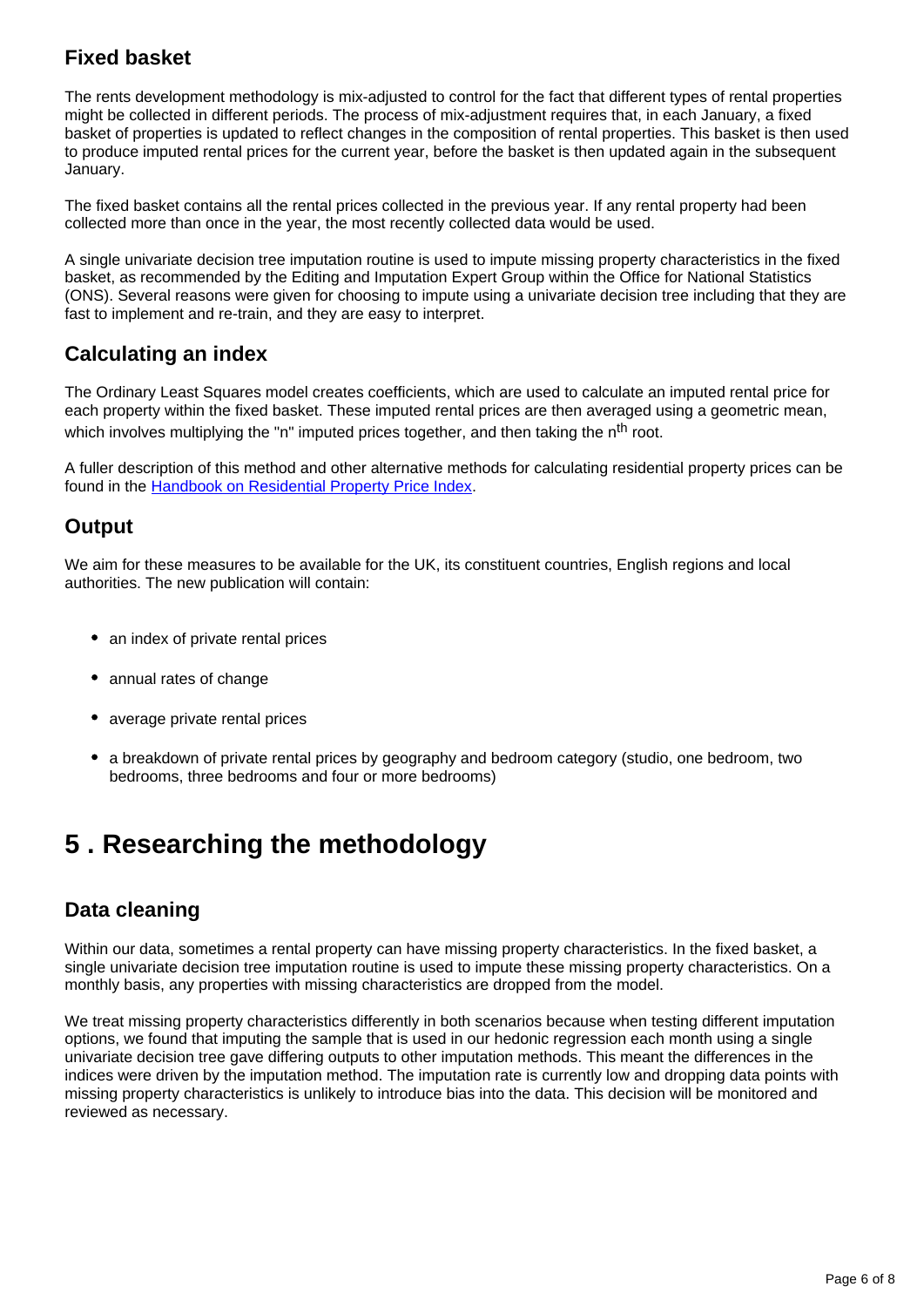### **Model choice**

Following engagement with experts (Advisory Panel for Consumer Prices - Technical, and international property prices experts), we considered multiple models in our methodological research phase. These included Ordinary Least Squares (OLS), Weighted Least Squares (WLS) and Random Forest approaches. We also considered the use of interaction terms in the model.

By using K-fold cross-validation and generalised variance inflation factor, we decided to use an OLS model without interaction terms. As well as being methodologically robust, the chosen model must also balance different aspects of quality.

#### **Accessibility and clarity**

The behaviour of some models are easier to describe, understand and extend. Linear models are well established in existing literature, while others currently require specialised expertise in machine learning.

#### **Coherence and comparability**

The House Price Index uses a WLS, and so although we propose using OLS for the rental prices, this does have internal similarity with other housing statistics produced by the Office for National Statistics (ONS). Separately, [StatCan recently moved from a matched pairs model to a hedonic model](https://www150.statcan.gc.ca/n1/pub/62f0014m/62f0014m2019002-eng.htm) using a log-linear regression when calculating their rental prices.

#### **Timeliness and punctuality**

Models that are easier to troubleshoot and computationally less intensive tend to be easier to implement in the production of official statistics. The monthly production round provides us with around one week to produce, quality assure and evaluate our statistics. More complex models can take more time to run and evaluate.

#### **Longer-term support**

It is usually easier to find support for, and to maintain, simpler, well-understood models.

## <span id="page-6-0"></span>**6 . Future developments**

We have recently begun the build phase of our production system:

- in February 2022 we published an update to our development plan
- throughout 2022 we will be publishing research articles
- throughout 2022 we will continue the build of the new production system
- we will then begin our user consultation period in 2023, where we will publish an initial analysis of the rental indices
- at the end of 2023 we will publish a decision on the incorporation of these measures into official statistics
- we will publish the first statistical bulletin using the new methodology in 2024, subject to continued systems development

## <span id="page-6-1"></span>**7 . Glossary**